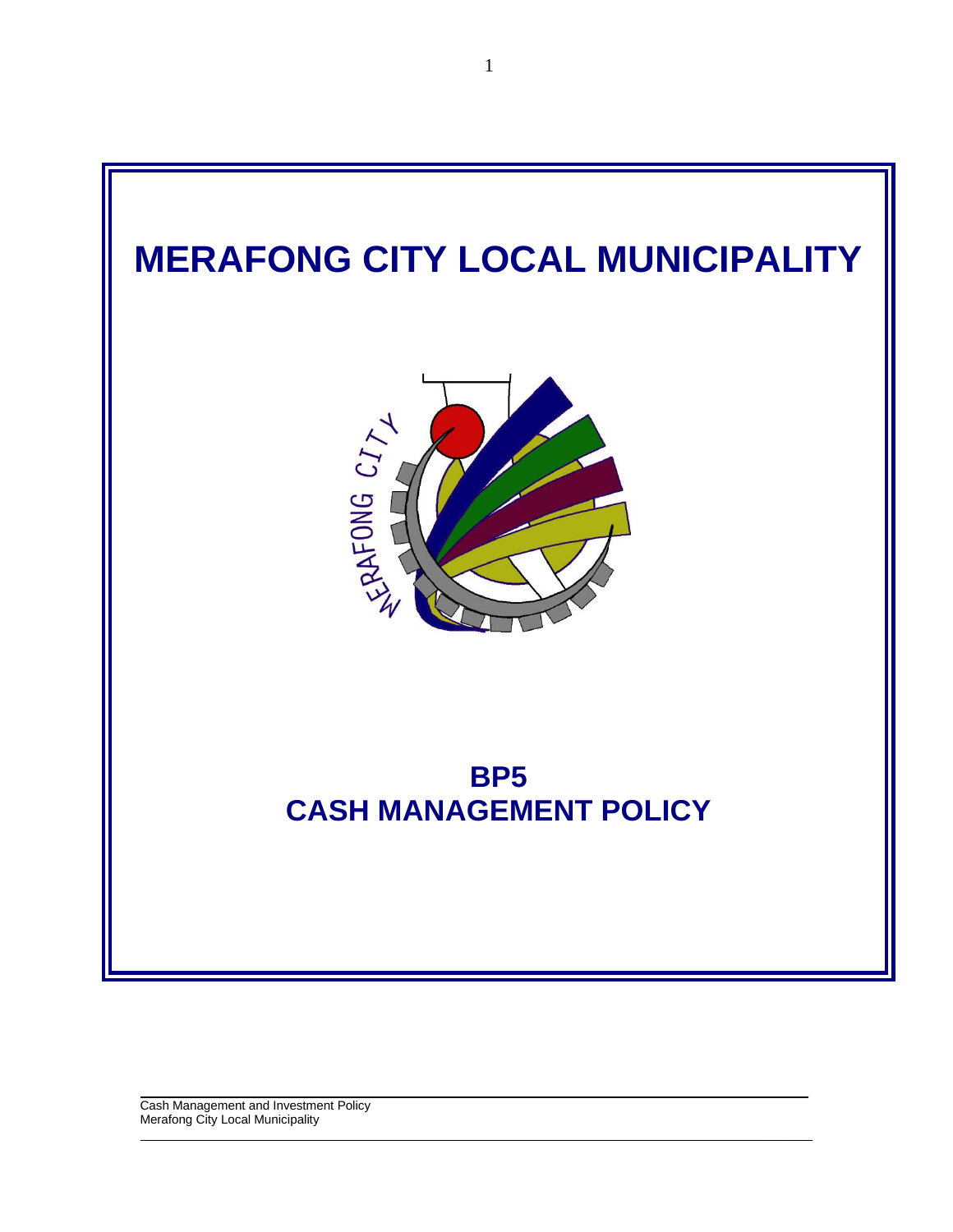# **CASH MANAGEMENT AND INVESTMENT POLICY**

| <b>Policy: Cash Management and Investment</b> | <b>Effective Date: 01 July 2022</b> |
|-----------------------------------------------|-------------------------------------|
| Approved:                                     | Review Date: 31 March 2022          |

Notwithstanding the review date herein, this policy shall remain effective until such time approved otherwise by Council and may be reviewed on an earlier date if necessary.

### **PREAMBLE**

In an attempt to ensure that the municipal budget processes are effectively and efficiently followed by all Department within the Merafong City Local Municipal area of jurisdiction, and in order to ensure that basic services are delivered to the communities timeously as required by the *Constitution of the Republic of South, Municipal Systems Act No. 32 of 2000, Municipal Finance Management Act No. 56 of 2003***,** and other government regulations, the Merafong City Local Municipality hereby approves the Cash Management, Investment and Borrowing Policy.

Merafong City is under pressure to generate revenue as a result of political landscape, the COVID-19 pandemic, weak tariff setting and increases in key cost drivers to provide basic municipal services. Customers' ability to pay for services is declining, which means that less revenue will be collected.

In order to achieve financial sustainability, the Council must demonstrate the political will to implement the changes required to improve the municipality financial and non-financial performance. Failure of the Council to deliver on its mandate may lead to provincial and/ or national government to intervene.

#### **DEFINITIONS**

In this policy the following words shall have the meanings assigned as follows: - **"Act"** means the *Local Government: Municipal Finance Management Act, 2003* (Act 56 of 2003),

**"Accounting Officer"** refers to the Municipal Manager of the municipality,

**"Asset Finance Fund / AFF"** A fund established by the municipal council for the purpose of financing capital projects for the municipality,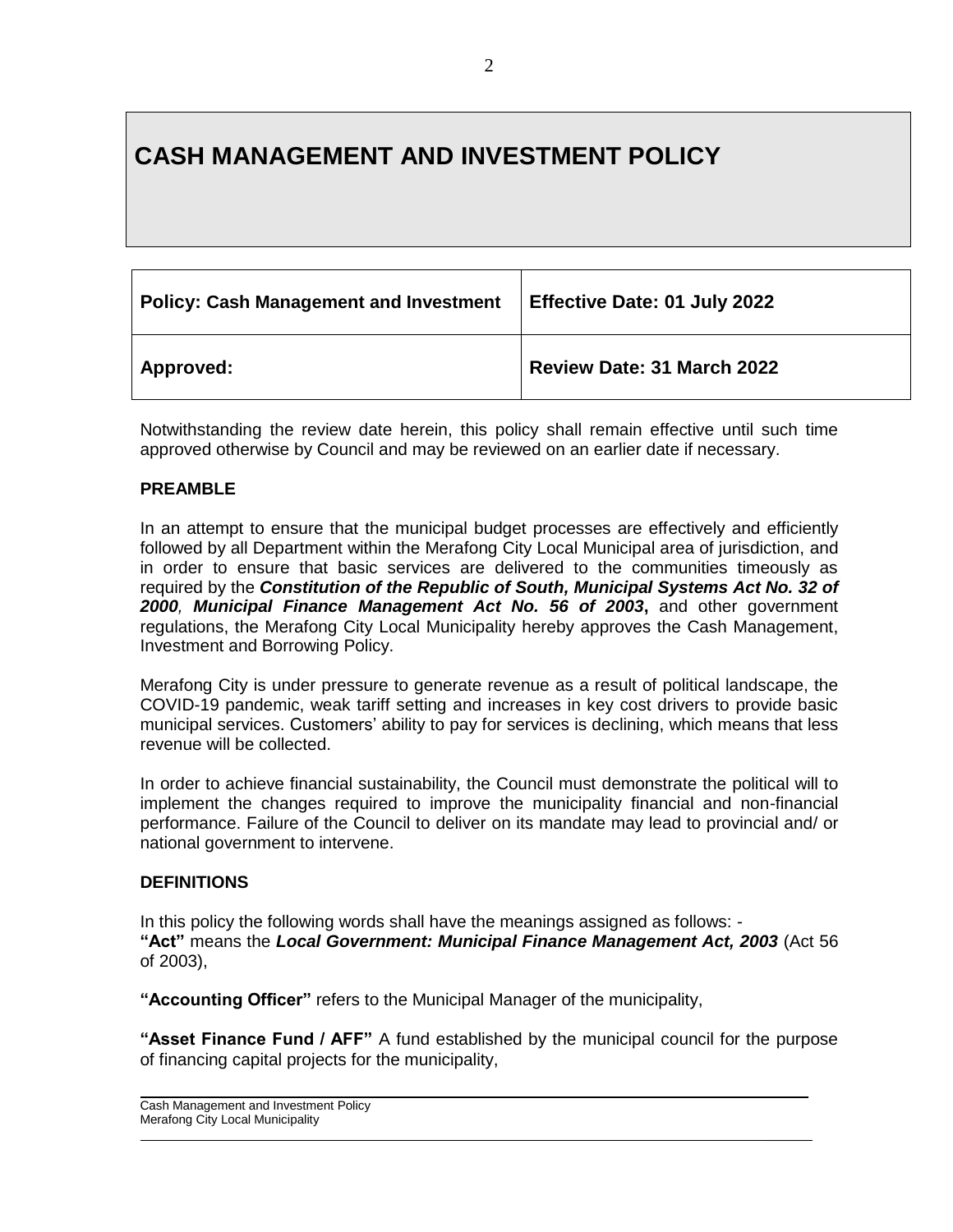**"Finance and Service Delivery Committee"** refers to the committee of council dealing with the financial affairs of the municipality,

**"Finance Department"** refers to the municipal department dealing with the financial affairs of the municipality,

**"Chief Financial Officer"** refers to the head of the Budget and Treasury Business Unit of the municipality,

**"Investment Panel"** refers to the committee responsible for managing municipal **Investments** 

**"Investment Register"** refers to an electronic spreadsheet which contains details of all municipal investments,

**"Investment Regulations"** refers to the regulations as prescribed under the MFMA (Act No. 56 0f 2003) through Government Gazette No. 27431 dated 1 April 2005.

**"Investment Manager"** means a natural person or legal entity that is a portfolio manager registered in terms of the *Financial Markets Control Act, 1989* (Act No. 55 of 1989), and *Stock Exchanges Control Act, 1985* (Act No. 1 of 1985), contracted by the municipality to: -

- (a) advise on investments or
- (b) manage investments on behalf of Council.

**"Liquidity"** refers to a financial ability of the municipality or any other company to service its debts when falling due,

**"Long-term investments"** refers to any cash or liquid securities owned by Merafong City Local Municipality which have a maturity date, and/or callable date reasonably expected to be exercised, that is greater than one year.

**"MFMA"** refers to the *Municipal Finance Management Act*, (Act 56 of 2003),

**"Minister"** refers to a Cabinet member responsible for finance,

**"Optimal Yield"** refers to maximum interest earned on investment,

**"Policy"** refers to the Cash Management, Investment and Borrowing Policy of the Merafong City Local Municipality.

**"Short-term investments"** refers to any cash or liquid securities owned by Merafong City Local Municipality which have a maturity date, and/or callable date reasonably expected to be exercised, that is equal to or less than one year.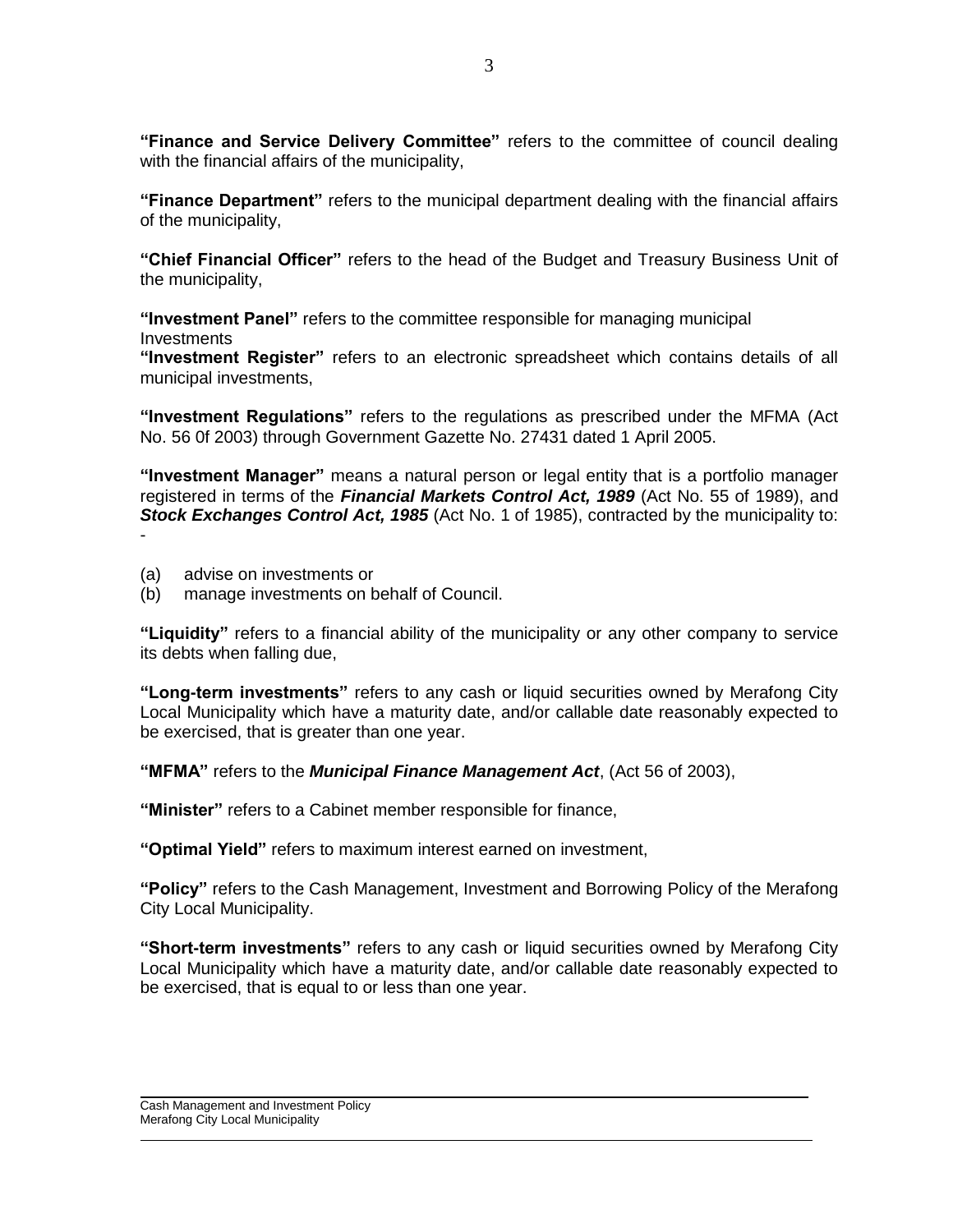# **1. LEGAL COMPLIANCE**

In terms of Section 13 (2) and Chapter 6 of the Municipal Finance Management Act (Act no. 56 of 2003), the municipality is required to establish an appropriate and effective **Cash Management, Investment and Borrowing Policy,** consistent with the Municipal Cash Management and Investment Regulations under Government Gazette No: 27431

All investment and cash management decisions must be in accordance with this policy.

# **2. SCOPE OF THE POLICY**

This policy applies to matters of cash management, investment and borrowing at the Merafong City Local Municipality or anybody established under the municipality's area of jurisdiction.

# **3. OBJECTIVES OF THE POLICY**

The objectives of the Cash Management, Investment and Borrowing Policy of the Merafong City Local Municipality are as follows: -

- (a) Ensuring that cash resources are managed efficiently and effectively,
- (b) Ensuring that investments are placed with reputable institutions, for the purpose of safety of capital investment, and diversification of the Investment Portfolio,
- (c) Ensuring that adequate liquidity is maintained at all times, for management of cashflows,
- (d) Ensuring that the municipality receives optimal yield / interest on its investments with financial institutions, at minimal risk,
- (e) Striving for reasonable growth on capital investments in addition to interest earned on investments,
- (f) Ensuring that monies due to Council are collected and banked appropriately as soon as they are received, and
- (g) Ensuring that payments to creditors are made by the due dates.
- (h) Managing interest rate and credit risk exposure.
- (i) Maintaining debt within specified limits and ensuring adequate provision for the repayment of debt.

 $\mathcal{L}=\mathcal{L}$ 

# **4. EFFECTIVE CASH MANAGEMENT**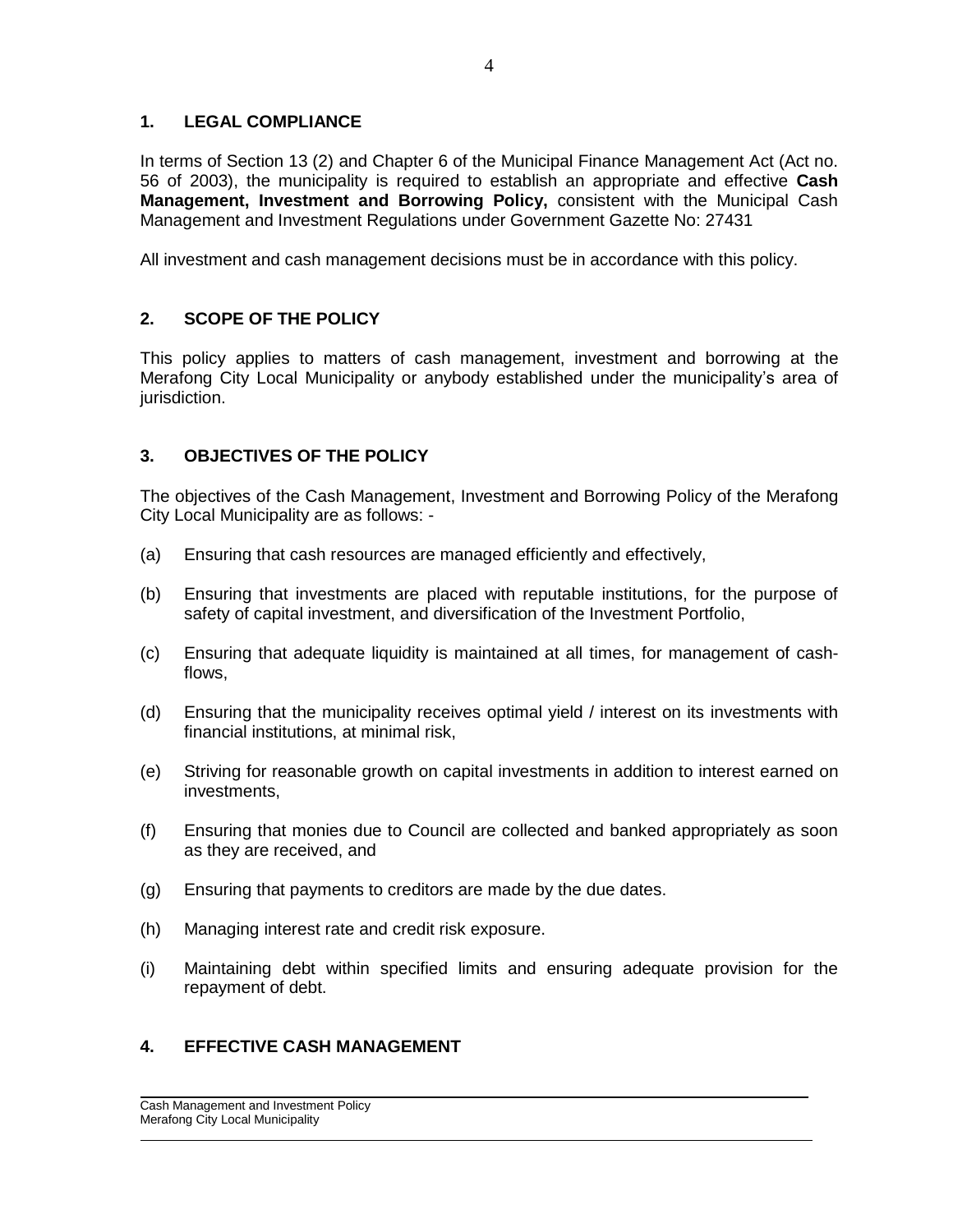All efforts must be made to ensure that: -

- Collection of Cash / Revenue,
- Payment of Creditors, with priority to ESKOM and Randwater
- Management of Proper Cash Flows on weekly basis
- Administration of Banking Accounts, and
- Petty Cash Procedures are properly maintained to ensure that excess cash is invested effectively and efficiently, to the benefit of the Merafong City Local Municipality.

# **4.1 Collection of Cash / Revenue**

The cash collection process as determined by Chapter 9 of the Local Government: Municipal Systems Act (Act 32 of 2000), the Credit Control Policy of Merafong City Local Municipality, and all other legislative requirements, should at all times be adhered to. All joint efforts must at all times be made to ensure that all the stakeholders (e.g. councillors, ward committee members, employees of the municipality, the business community, the church fraternity, all ratepayers, etc.) of the municipality are encouraged on paying for municipal services through various means (e.g. community radio stations, newspapers, Imbizo, etc.), and be informed about the implications of non-payment for services.

At the end of the day all cashiers working for Merafong City Local Municipality should balance their cashier statements. Should there be any shortages it must be settled by the cashier before the end of that business day. When the bank notifies Merafong City Local Municipality regarding a Shortage Banked the amount that is short will be collected from the relevant cashier's supervisor.

### **4.2 Payment of Creditors**

The payment cycle of all trade creditors must be strictly maintained as required by the Supply Chain Management Policy, or as per the payment terms stipulated on individual contracts. If there are incentives (e.g. trade discount) favourable to Council when payments are made before due dates, such incentives, where appropriate, must be applied, with the sole agreement of the Chief Financial Officer.

Payments of creditors must be done within thirty days or early where possible within the financial capacity of the municipality, after the service is rendered or goods are supplied to the municipality.

Wherever possible, payments must be effected by means of electronic transfers rather than by cheques, in an attempt of savings in bank charges.

Urgent payments to creditors outside standard process shall only be made with the express approval of the Chief Financial Officer, who shall be satisfied that there are compelling reasons for making such payments.

 $\mathcal{L}=\mathcal{L}$ 

### **4.3 Management of Cash-flow**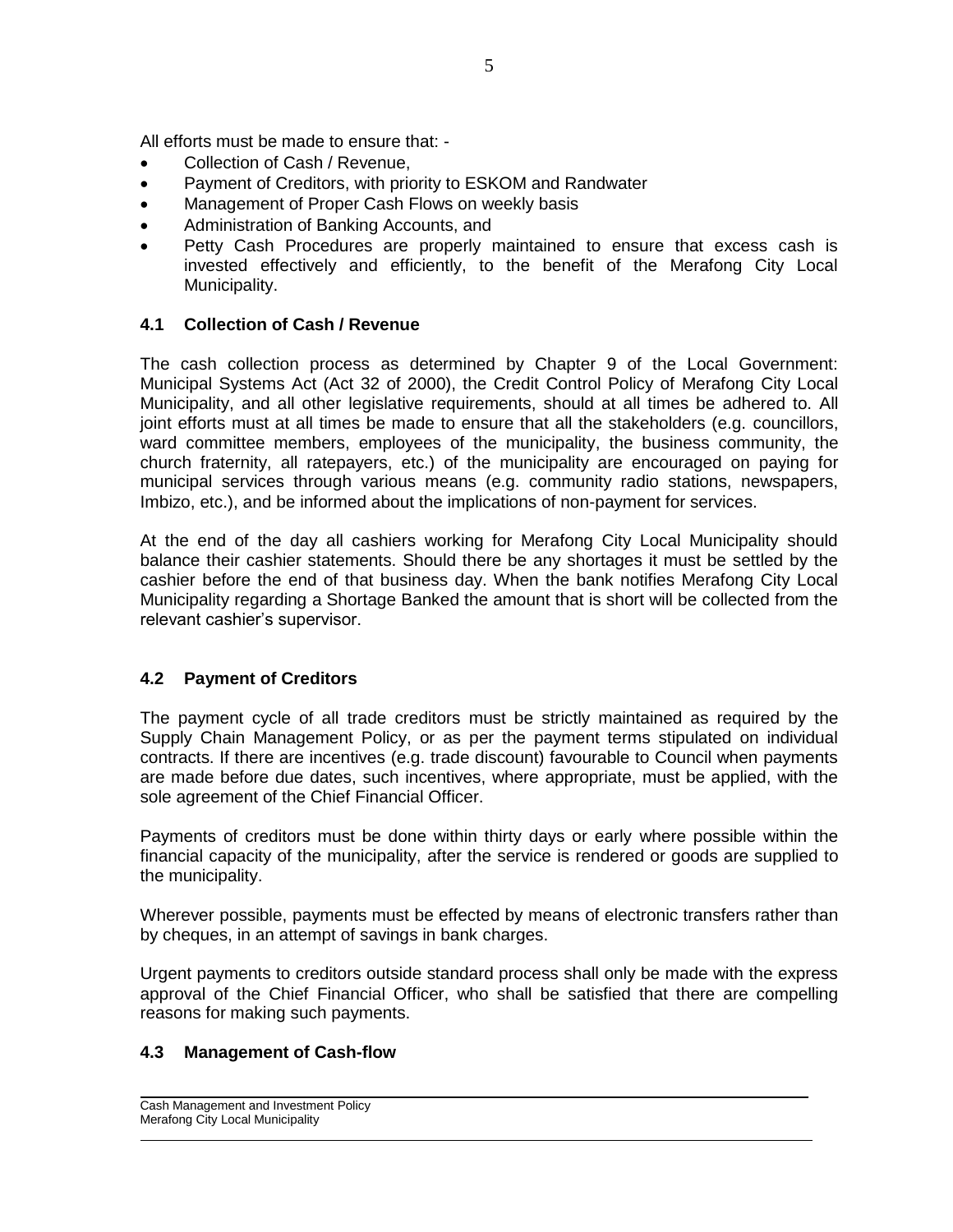The Manager Expenditure shall maintain a **cash-flow system,** and ensure that funds not immediately required are invested on a daily basis. All Departments or Directorates shall in this regard furnish the Chief Financial Officer or his/her delegate with their respective cashflow needs on a monthly basis, clearly indicating possible future dates of payments, as well as any possible inflow of cash from other sources of finance arranged by Departments themselves.

# **4.4 Administration of Banking Accounts**

The opening / closing of municipal bank accounts, deposits / withdrawals into or from the municipal bank accounts, signing of cheques / appointment of cheque signatories, and signing of other payment documents, are the responsibilities of the Accounting Officer but must be delegated in writing to the Chief Financial Officer. The Municipality must inform the National Treasury an Auditor General in terms of section 86 (MFMA) of the banking details of the Municipality.

The Council must maintain financial health, with specific reference to: -

- Its cash and investments, and its funding of commitments (Tables A7 & A8, Table B7 & B8; and Schedule C of Annual Budget in line with Municipal Budget & Reporting Regulations.
- Cash coverage of normal operation as per Council Table SA 10 Budget Schedule. Creditors outstanding for more than 30 days. Along with reasons for delayed settlements Current collection levels and debtors outstanding for more than 30 days and The extent of existing loans and associated finance and redemption payments

# **4.5 Petty Cash Procedures**

All petty cash procedures relating to the following: -

- Petty Cash Limits,
- **•** Petty Cash Custodians per Department or Directorate,
- Balancing / Reconciliation of Cash Floats,
- **•** Petty Cash Requisitions and Authorisations,
- Petty Cash Registers,
- Supporting Documents, etc.

must be handled in terms of the Petty Cash Procedure as determined by the Chief Financial Officer.

# **5. INVESTMENT ETHICS AND MISCELLANEOUS PROVISIONS**

The following ethics, principles and procedures shall apply: -

The Chief Financial Officer shall be responsible for managing municipal investments,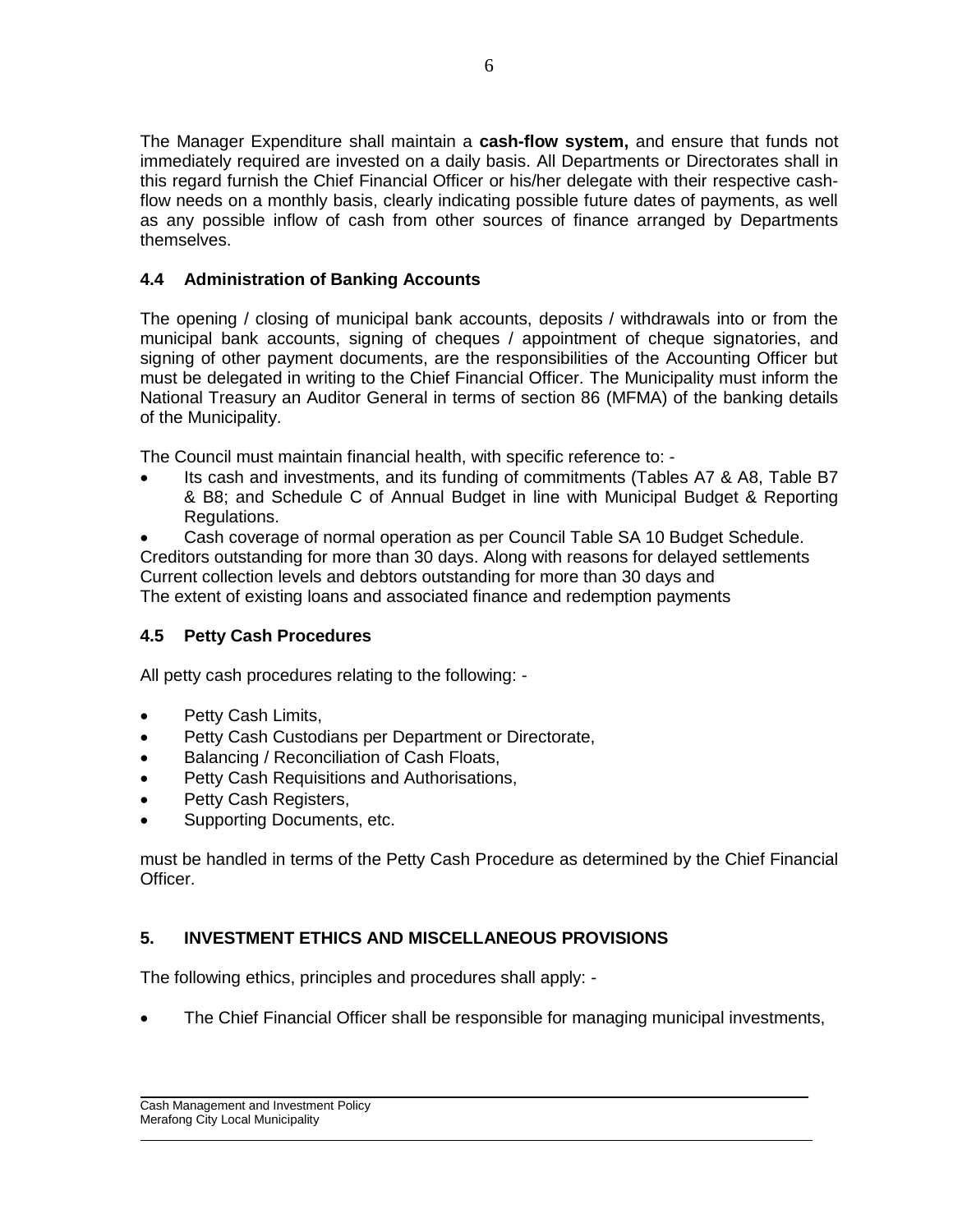- The Municipal Manager may through a council resolution appoint a qualified investment manager to assist the Chief Financial Officer in discharging his obligations of managing municipal investments,
- No improper outside influence or internal interference will be permitted at any time in regard to management of cash and placing of investments,
- Quotations for call and/or fixed deposits from the approved financial institutions (a minimum of three) will be obtained at the time of contemplating an investment,
- Financial institutions will be required to submit confirmation certificates upon the placement of investments, which will include a declaration that no commission was paid to any municipal Official or Councillor relating to the investment,
- With reference to section (11) of the MFMA dealing with Cash Management, the responsibility for short term investments lies with the Municipal Manager and is delegated to the Chie Financial Officer and the long term investments authority is vested with the Council.
- The Chief Financial Officer must ensure that all investments are not invested at one institution to limit the risk of cash loss of the municipality. Any investment must be authorized by the Council.
- No Officials or Councilor may accept any gift or commission, that is cash or otherwise from the Investors or Financial Service Providers who has made or may potentially make an investment.
	- $\circ$  The municipality may not borrow money for the purpose of investments,
	- o The Chief Financial Officer shall ensure that interest on investments and capital invested is received and receipted when due, and the Chief Financial Officer is permitted to levy a penalty for default (based on the Rate applicable at that time) in the payment of interest due or capital invested by a financial institution,
	- $\circ$  Any risk arising from any investment transaction rest with the municipality.

# **6. STANDARD OF CARE**

All investments made by a municipality, through municipal officials, or by an investment manager on behalf of the municipality must be made with such judgment and care, under the prevailing circumstances, as a person of prudence, discretion and intelligence, who is entrusted with management of public funds, would exercise.

Investments made by the municipality or investment manager, may not be made for speculation. A high standard of care which includes (i) Preservation and Safety of Capital Invested, (ii) Liquidity, and (iii) Yield, must at all times be maintained when making investments.

 $\_$  ,  $\_$  ,  $\_$  ,  $\_$  ,  $\_$  ,  $\_$  ,  $\_$  ,  $\_$  ,  $\_$  ,  $\_$  ,  $\_$  ,  $\_$  ,  $\_$  ,  $\_$  ,  $\_$  ,  $\_$  ,  $\_$  ,  $\_$  ,  $\_$  ,  $\_$  ,  $\_$  ,  $\_$  ,  $\_$  ,  $\_$  ,  $\_$  ,  $\_$  ,  $\_$  ,  $\_$  ,  $\_$  ,  $\_$  ,  $\_$  ,  $\_$  ,  $\_$  ,  $\_$  ,  $\_$  ,  $\_$  ,  $\_$  ,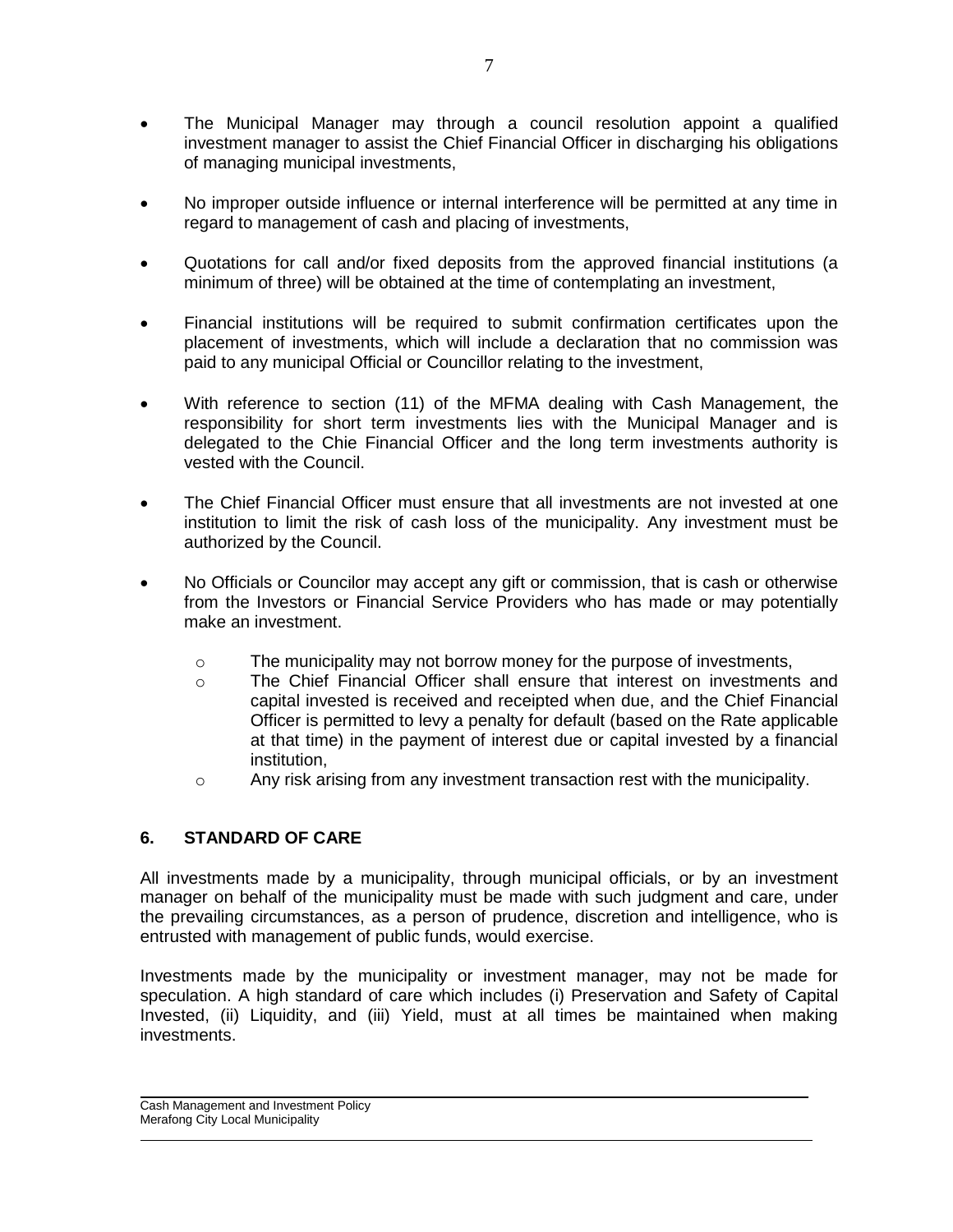### **7. PERMITTED INVESTMENTS**

The municipality may only invest in the following instruments and investments: -

- (a) Securities issued by the National Government,
- (b) Deposits with Banks registered in terms of the Banks Act, 1990 (Act 94 of 1990),
- (c) Listed corporate bonds with an investment grade rating from an internationally recognized credit rating agency,
- (d) Deposits with the Public Investment Commissioners as contemplated by the Public Investment Commissioner's Act, 1984 (Act 46 of 1984),
- (e) Deposits with the Corporations for Public Deposits as contemplated by the Corporation for Public Deposits Act, 1984 (Act 46 of 1984),
- (f) Banker's acceptance certificates or negotiable certificates of deposit of banks registered in terms of the Banks Act, 1990 (Act 94 of 1990),
- (g) Guaranteed endowment policies with the intention of establishing a sinking fund,
- (h) Repurchase agreements with banks registered in terms of the Banks Act, 1990 (Act 94 of 1990),
- (i) Municipal bonds issued by a municipality, and
- (j) Any other investment type as the Minister may identify by regulation in terms of section 168 of the Act, in consultation with the Financial Services Board.

# **8. PROHIBITION OF INVESTMENTS DENOMINATED IN FOREIGN CURRENCY**

The municipality may not place investments denominated in foreign currencies.

# **9. PAYMENT OF COMMISSION**

In compliance with Section 8 of the Municipal Investment Regulations: -

- No fee, commission or other reward may be paid to a councillor or official of a municipality or to a spouse or close family member of such councillor, or official in respect of any investment made or referred by a municipality.
- Any commission, fee or other reward paid to an **investment manager** in respect of any investment made on behalf of the municipality must be declared to the council of the municipality by way of a certificate disclosing full details of the payment.

 $\mathcal{L}=\mathcal{L}$ 

 $\_$  ,  $\_$  ,  $\_$  ,  $\_$  ,  $\_$  ,  $\_$  ,  $\_$  ,  $\_$  ,  $\_$  ,  $\_$  ,  $\_$  ,  $\_$  ,  $\_$  ,  $\_$  ,  $\_$  ,  $\_$  ,  $\_$  ,  $\_$  ,  $\_$  ,  $\_$  ,  $\_$  ,  $\_$  ,  $\_$  ,  $\_$  ,  $\_$  ,  $\_$  ,  $\_$  ,  $\_$  ,  $\_$  ,  $\_$  ,  $\_$  ,  $\_$  ,  $\_$  ,  $\_$  ,  $\_$  ,  $\_$  ,  $\_$  ,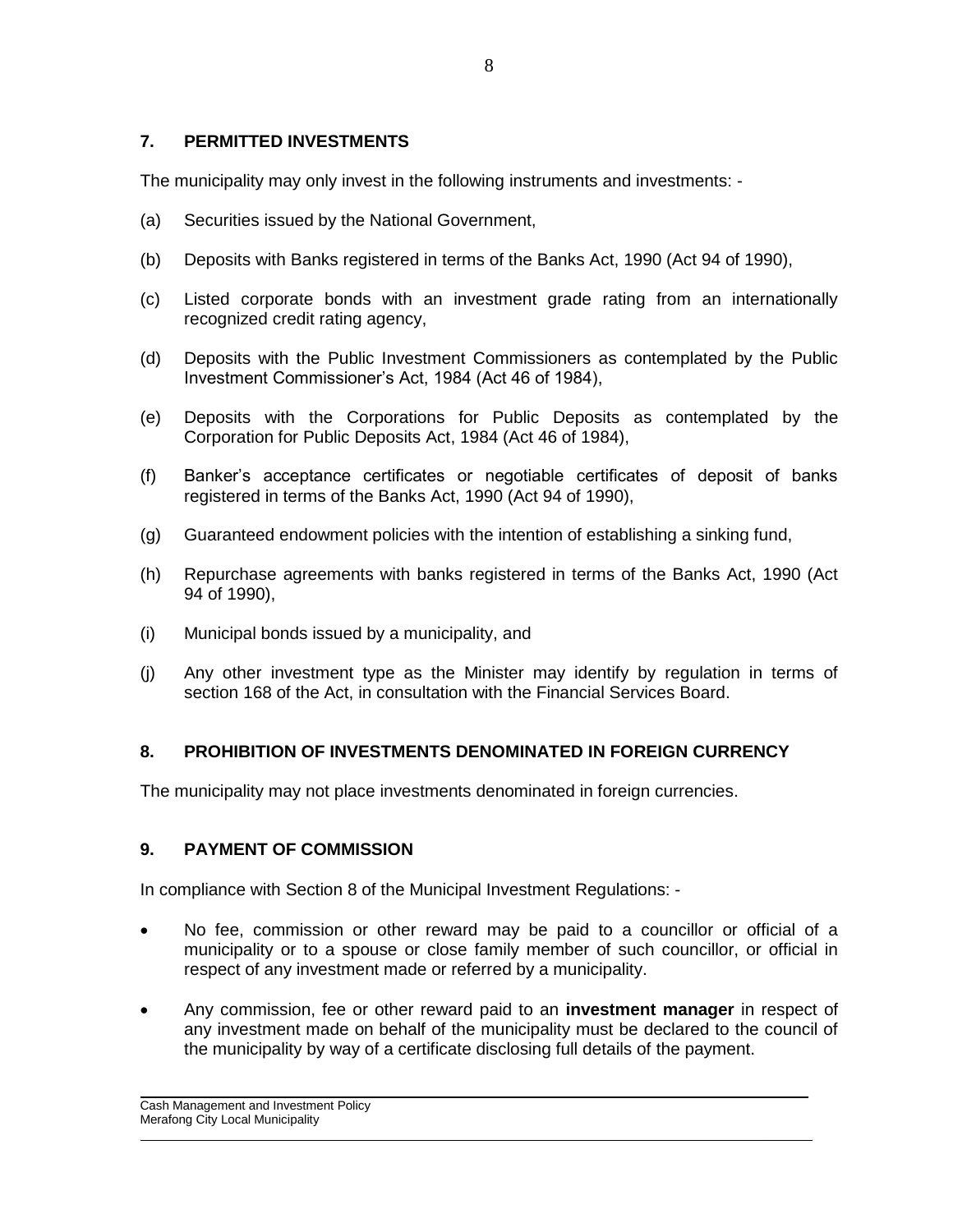### **10. REPORTING REQUIREMENTS**

- 10.1 The Municipal Manager must, within 10 working days after the end of each month, submit to the Executive Mayor a report describing, in accordance with generally recognized accounting practice, the investment portfolio as at the end of the month. The report must set out the following:
- 10.2 The report in terms of the paragraph must at a minimum provide: -
- The market value of each investment as at the beginning of the reporting period,
- Any changes to the investment portfolio during the reporting period,
- The market value of each investment as at the end of the reporting period,
- 10.3 The Municipal Manager must report to the National Treasury and Council whenever the consolidated bank balances show a net overdrawn balance for a period exceeding "14 working days" (two weeks)**.**
- 10.4 The report in terms of 10.3 must at a minimum provide: -
- The amount by which the accounts are overdrawn,
- Reasons for the overdrawn accounts, and
- Steps taken or to be taken to correct the situation.

### **11. INVESTMENT DIVERSIFICATION**

The Chief Financial Officer must take all reasonable and prudent steps, standard of care, to diversify the municipality's investment portfolio across institutions, types of investments and investment maturities.

The Chief Financial Officer must ensure that municipal investments are placed equitably amongst the approved financial institutions. No more than 75**%** of municipal investments must be placed with one institution, and in instances where valid reasons for deviation exist, such deviation be done with the approval of the Council. The Municipal Manager must review the investment limits with approved financial institutions at least once a financial year, or whenever the need exists for a review.

# **12. ACCOUNTING FOR TRUST FUNDS**

Unless required otherwise by trust deeds, trust funds will be invested within the terms of this policy but be recorded separately in the Merafong City Local Municipality's accounting system. If pooled with Municipality investments, trust funds will earn the average interest rate applicable to the municipality. The requirements as stipulated by Trust Deed will take priority.